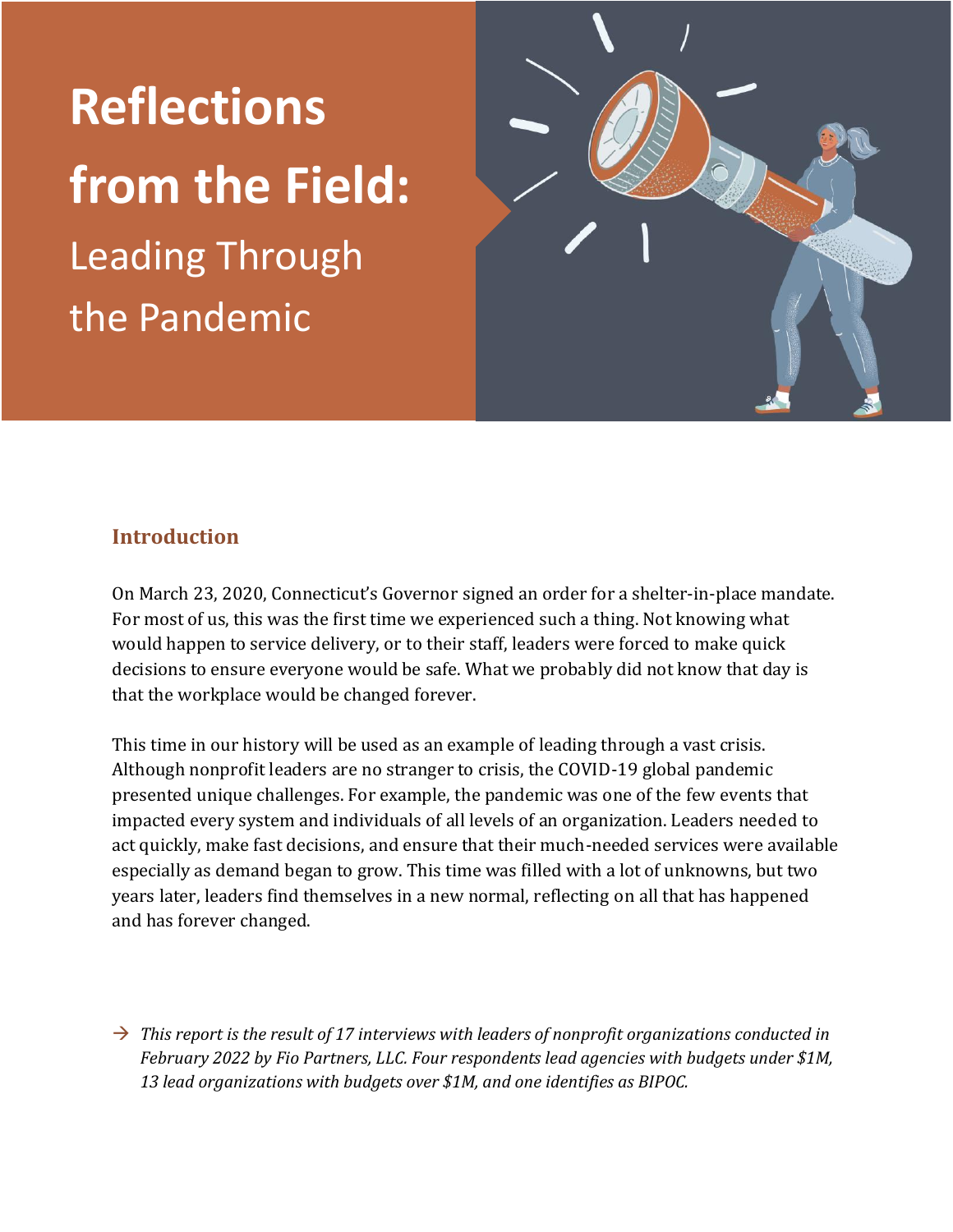#### **THE ONSET OF THE PANDEMIC**

# "

*"By June 2020, I brought everyone back into the office because I could see the tension; it was taking a toll on the staff."*

*"We stopped hard-planning in its tracks and just waited things out, but the pandemic continued for months."*

#### GOING VIRTUAL

Many organizations moved their services to a virtual platform. For just a handful, this pivot was seamless, but for others, it came with challenges. Staff, board, and clients had to be trained on using technology. Then there were wi-fi, issues or for some, it was the first time they had used a computer. Organizations were forced to shift the prevailing belief that services could only be done face to face.

#### SERVICE ADAPTATIONS

Examples of adaptations included providing medical and behavioral health services via telemedicine. Case managers worked with clients by phone and shelter and residential programs quarantined clients before working with them (this was done before rapid testing became available). Some organizations took their programming outside and met with clients in an open space. Those who serve children with autism found that conducting services virtually was not optimal given that children were not able to maintain their focus; other autism programs reduced the number of activities prescribed to their clients and found that they fared better.

#### WORKING THROUGH COMPLEXITY

Some leaders expressed additional complexities during the onset of the pandemic such as mergers and implementing new technological software. Safety was a constant concern at the onset of the pandemic as personal protection equipment (PPE) was not easy to access during the initial phase. Nonprofit organizations had to find new ways to obtain essential supplies, because supply changes were also in crisis. Some of the complexity was the result of dealing with an increase in demand and staffing shortages, in addition to canceled fundraisers and losing revenue streams.

#### LEADING THROUGH A WORKFORCE CRISIS

Staff were burden professionally and personally. Staff did not have the proper equipment to work effectively from home (e.g., printers, scanners, work phones). Staff were also dealing with school and daycare closings or caring for sick loved ones. Initial changes were done with the thought that the pandemic would last just a few weeks; however, once it was apparent that the pandemic would stay awhile, more permanent, or long-term planning had to occur.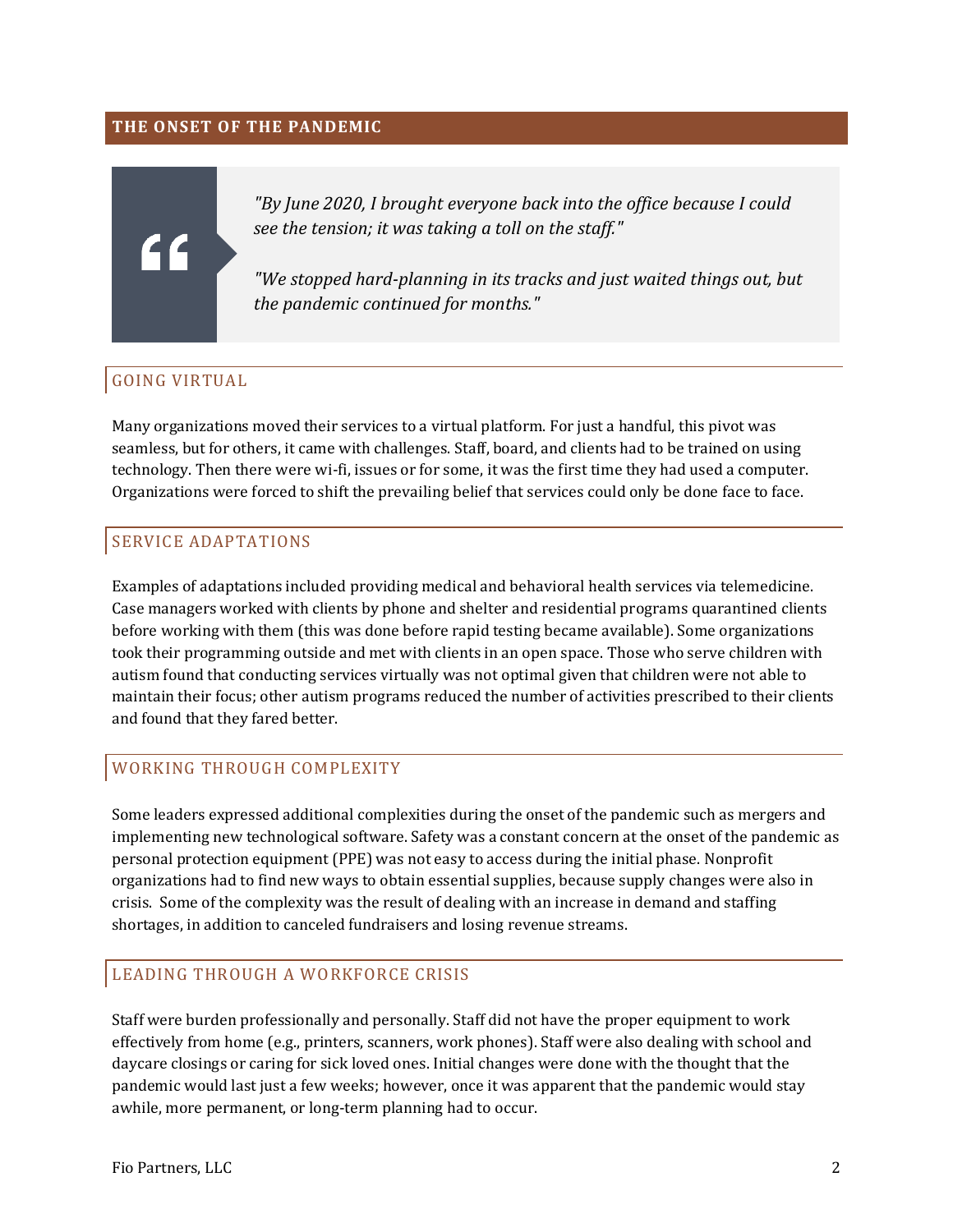Leaders also had to make tough decisions, grappling with who worked remotely, who remained in the office, and who was laid-off or furloughed. Many of these decisions resulted in tension between staff. Zoom meetings gave leaders a front-row seat to the degree of pressure staff were managing. Organizations who lost colleagues or volunteers to the virus were grieving and yet had to continue working and serving others in crisis. For those experiencing high turnover, workloads had to be shifted with little time for adequate training. Some leaders did not have the support of their board members given they too were dealing with work and family issues.

#### LEADERSHIP CHALLENGES

There is no double that the pandemic created significant leadership challenges. For some, their work doubled, especially those who lost staff or board support. Another challenge was having to balance grief while focusing on staff safety and raising money. Others described going from a highly collaborative, creative, and synergistic staff to having utilitarian conversations. One leader expressed that the greatest adaptation for her was "feeling ok with [her decisions]." Organizations that needed to remain in the office had to physically build protective barriers because access to such supplies were limited.

#### **THE PANDEMIC SHIFTED LEADERSHIP STYLES**

*"I had to move from a member of the choir to the person who was conducting."*

*"I realized one night that the buck stopped with me. If someone died or got severe COVID, it was my responsibility."*

Even leadership styles had to adapt. The most notable changes described were their approach, how they led, communication styles, decision-making, and relationships with staff. Some leaders shared how their behaviors took a 180-degree turn, meaning they were doing the opposite of what they usually do. Leaders also expressed the insight they had gained during the pandemic. They reflected daily on how to best navigate the overwhelming elements of leading through a pandemic.

#### APPROACH

"

Many leaders learned early on that their tendency to micromanage served as a barrier. Pivoting away from micromanaging made it possible for leaders to focus on organizational sustainability. EDs/CEOs leaned on their leadership teams to meet and navigate day-to-day operations. Shifting this behavior gave leaders the space to "think outside the box" and "step up" their leadership. They now focused on getting additional funding as expenses were climbing, seeking collaboration, and balancing competing internal and external forces.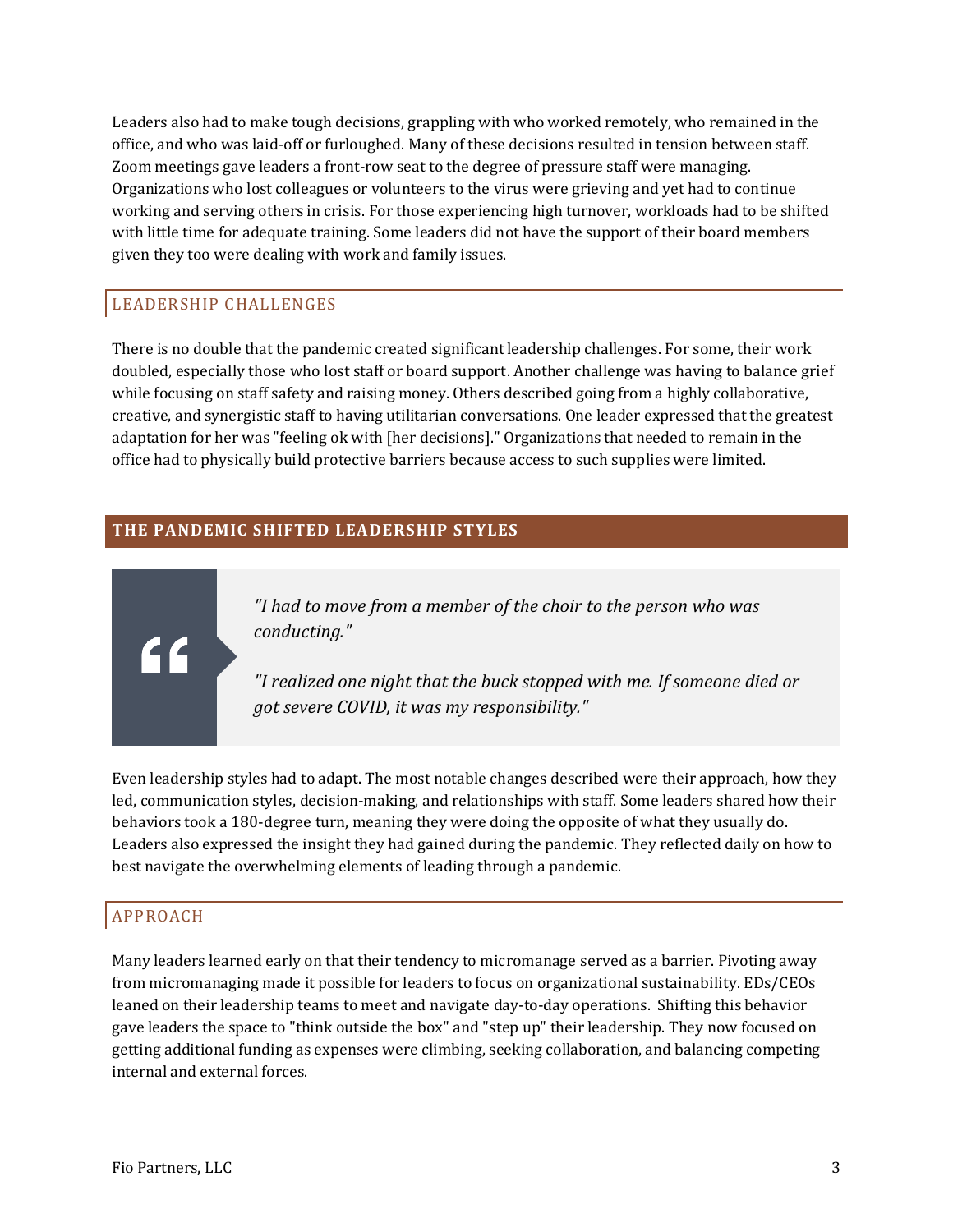#### COMMUNICATION

Crisis management requires strategic communication. Leaders expressed how they were intentional around visibility and ensuring they "checked in" with staff. They shared updates on the organization and relieved staff anxieties about being laid off or losing their health insurance. One leader created daily videos on bright spots to engage staff in a fun way (such as dancing with other staff and sharing some personal stories). There were times when the videos were heartbreaking, especially as the country was navigating the murder of George Floyd; however, it felt important to be authentic and vulnerable during this time. These communications gave staff the sense that "we are in this together."

#### DECISION MAKING

Being able to make fast decisions is critical in crisis environments. One leader noted, "the pandemic demanded day-to-day change and decision making." Leaders who tended to be more collegial and preferred consensus realized that during a crisis, they needed to be more assertive in their decisionmaking; hierarchy served a purpose (especially because staff look to their leader during a crisis). Also, those who tended to use data to make decisions realized a different approach was needed.

#### INSIGHT

Leaders expressed the insight they gained by leading from the balcony. It became evident that "autonomy and decision-making increases job satisfaction," realizing there was no space for micromanaging during this time. Others were able to see how their ways of operating would no longer be effective and had begun to examine how to build a sustainable organizational infrastructure during a crisis. Remaining optimistic as board members, clients, and staff were all impacted by the pandemic was important. Others realized that at the onset of the pandemic, "grace" and "trust" were essential. Leaders felt a sense of loneliness and isolation; others expressed guilt because some staff could work from home, and others had to remain working with clients.

#### STAFF RELATIONSHIPS

Every leader shared their gratitude toward staff for adapting quickly, stepping up, putting their health on the line to be in service to others, and working harder even as they navigated their own personal crisis. These experiences deepen leaders' compassion for their staff. Leaders have been offering more flexibility around work time and deadlines and hiring additional staff to lessen the workload, they are also intentional about publicly acknowledging staff's hard work. Overwhelmed by the commitment expressed by staff, some leaders gave staff bonuses or raises, even before having the funds. While some leaders discussed increasing their communications, others were so short-staffed that formal meetings were burdensome. They trusted the staff to meet informally, as needed, and encouraged making decisions and not waiting for permission. Organizations that lost staff and volunteers to the virus, strengthen their bond with other colleagues.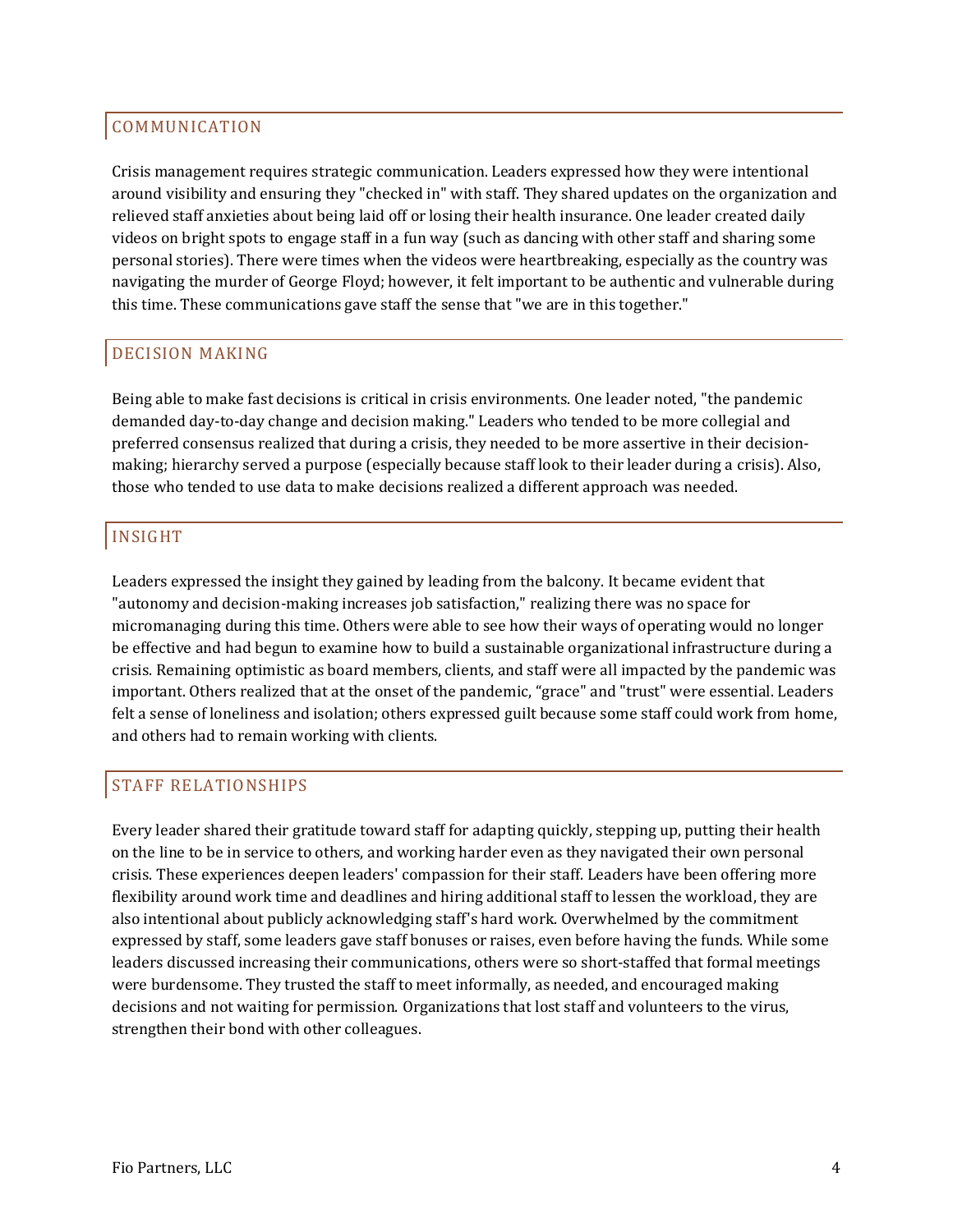#### A COMPLETE 180

Many leaders had to do a complete 180-degree change in their leadership. Leaders who tended to be "in the weeds" became more strategic, while those who tended to be a "light touch manager" had to get more involved because staff needed strong leadership. One leader expressed how they are much more adaptive because of the pandemic. Today, leadership teams that were focused on operations are now centered on strategy and long-term planning. Others had to get into the weeds because the pandemic affected everyone, resulting in "a level of chaos" in need of leadership. When describing these vast changes in their leadership, respondents also shared how tired they are now, which is common when we operate outside our comfort zone.

#### IMPACT

Changes made due to the pandemic had positive and negative impacts. Leaders believe that trusting their staff was instrumental to their success to adapt; others described how working through the crisis strengthened relationships and served as a great team builder. One leader mentioned how their staff retention had been the highest it's ever been; however, many experienced high turnover during this time. Staff left for many factors, sometimes beyond what was happening within the organization. For example, one organization learned that staff were changing careers because of the pressure of direct service and the added burden it placed on what they were dealing with personally. One organization that uses performance metrics to monitor productivity began to use it to observe how the staff was doing. The metrics provided insight into issues that may be surfacing for the staff; this led to conversations around the staff members' needs and capacity during the pandemic. The metrics may have been designed for productivity but were now being used to assess how best to support their staff.

#### **THE NEW NORMAL**

We can safely say that the nonprofit sector will never be the same. The pandemic has created a new normal around how organizations operate, where staff work, funding, and service delivery. Some of the changes are positive and others are negative; however, leaders feel more equipped and confident in navigating the negative impact and developing solutions as the pandemic continues.

### "

*"The funding we received allowed us to change our thought process. Today we realize you don't have to be in the trolley; you can experience it without ever stepping in it."*

*"We don't have to bring people to do paperwork now; we use the office to collaborate and socialize and bring connectivity."*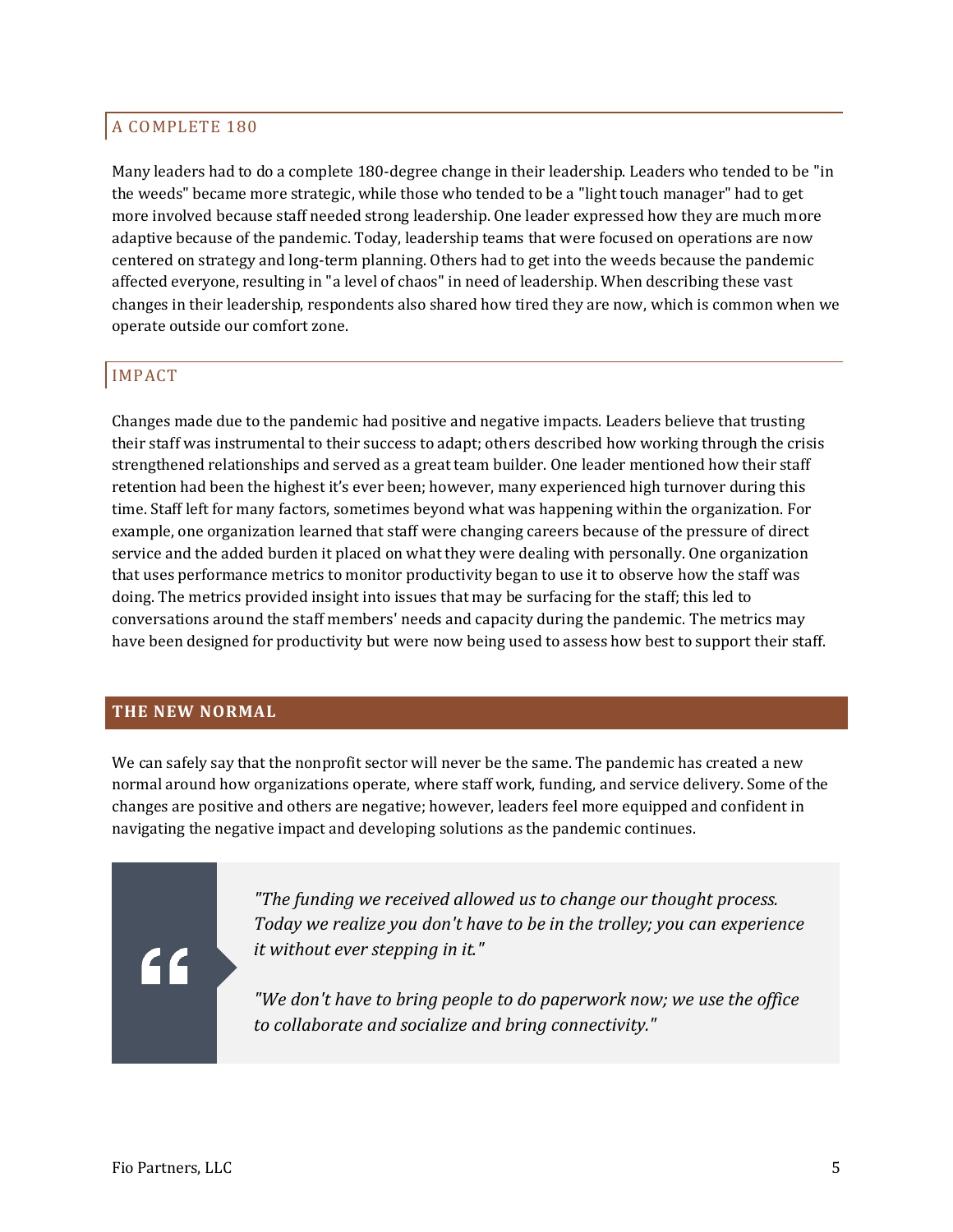#### OPERATIONAL CHANGES

The pandemic challenged nonprofits to rethink the purpose and use of an office. One significant change is where staff work. Today, many nonprofits offer options to work remotely, surfacing a new challenge: how to build community and relationships in this setting. Infection rate spikes, such as the recent Omicron variant, led some nonprofits to go remote, again – this may be the new normal for a while.

ED's/CEOs expressed how much they think about space. Questions such as, "what is the purpose of the office," "do we need to do paperwork in a centralized location, or can staff be just as (or more) productive at home," "which jobs are truly "office dependent"? Intentional and elaborate safety measures are also a new normal. Staff now work in environments with plastic barriers, mandated vaccinations, or have eliminated in-person all-staff meetings.

All the organizations in this survey have experienced an increase in clients. For some, this increase came with additional financial support, and for others, staff census has remained the same. The combination of staff shortages and increased demand are concerning leaders.

#### THINKING ABOUT GROWTH

The pandemic has lifted the need for growth in many nonprofits. Funding offered an immense opportunity for some organizations to grow either by hiring more staff, expanding their services, or investing time into strategizing and future planning.

Providing services virtually also allowed organizations to expand their recruitment pool and hire individuals outside of Connecticut. This has helped immensely, especially since the *war on talent* has been challenging for nonprofit organizations. For organizations that need to provide their services in person, growth in staff is challenging, especially when many individuals seek remote work.

Providing services virtually has come with an increase in competition. Individuals are no longer confined to geographic locations and have a greater pool of service providers to choose from. Arts organizations and nonprofits providing training are realizing the positives and negatives of this new competitive landscape.

#### PROGRAMMATIC CHANGES

The use of technology has created one of the most significant organizational changes. Organizations that offer behavioral or medical services continue to use telemedicine, increasing revenue and reach. Others have explored other virtual platforms to conduct services including What's up, messenger, and.

Some programmatic changes during the pandemic were not long-term solutions and have reverted to their pre-pandemic processes; however, they feel much more prepared to make quick changes in their service delivery if necessary.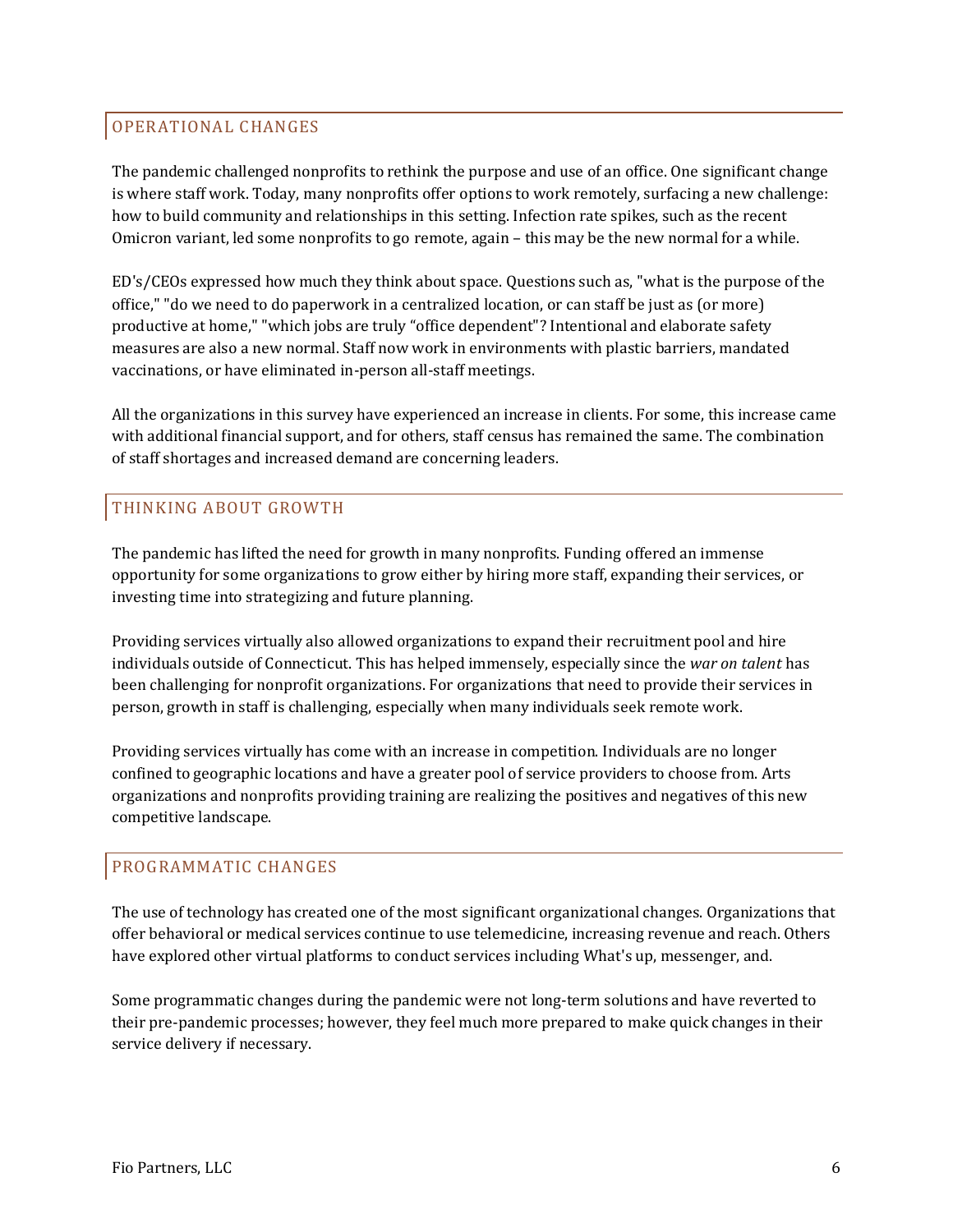#### RESPONDING TO THE RACIAL UNREST FIVE MONTHS INTO THE PANDEMIC

The murder of George Floyd and the civic unrest that followed, forced leaders to look at their work and organization from a different lens. This has led to changes on all levels of the organizations, including recruitment strategies, improving access, or being intentional around equity; organizations recognize that the new normal also includes a heightened social conscience that is here to stay.

#### **ADAPTABILITY BEFORE THE PANDEMIC**



*"Humans have an incredible ability to adapt and be extraordinary, but there is also a need for homeostasis."*

*"I tend to be optimistic and would have said we were a nimble and adaptable team, but never did I imagine that we would have had to adapt so much."*

Nonprofit organizations are constantly adapting either because of their client's needs, the economic rollercoaster, or changes in funding streams and yet there are other areas where nonprofits tend to be less adaptable. When asked about their organizational culture around adaptability before the pandemic, there was an (almost even) split between being adaptive already and being less adaptive previously.

#### ALREADY ADAPTIVE

Several of the organizations attributed pre-pandemic growth as the impetus to their adaptability. Their ability to respond to client needs and make programmatic changes based on how best to serve their clients encouraged creativity and innovation. Organizations in this group expressed having creative staff who were "good at adapting." But even the most adaptive organizations struggled at the onset of the pandemic. For example, the pace of adaptation was new for some organizations. Furthermore, balancing all the changes that needed to happen and dealing with a reduction in staff (either due to resignations or illness) added to the challenge.

#### NOT VERY ADAPTIVE

Leaders who identified their organizations as less adaptive attributed it to the nonprofit ecosystem. Funders can inhibit change based on their regulations and guidelines on service delivery. One organization reported that their accrediting entity restricted their ability to innovate based on their model. During the pandemic, funders and accrediting entities lifted many of their restrictions, allowing organizations to make shifts.